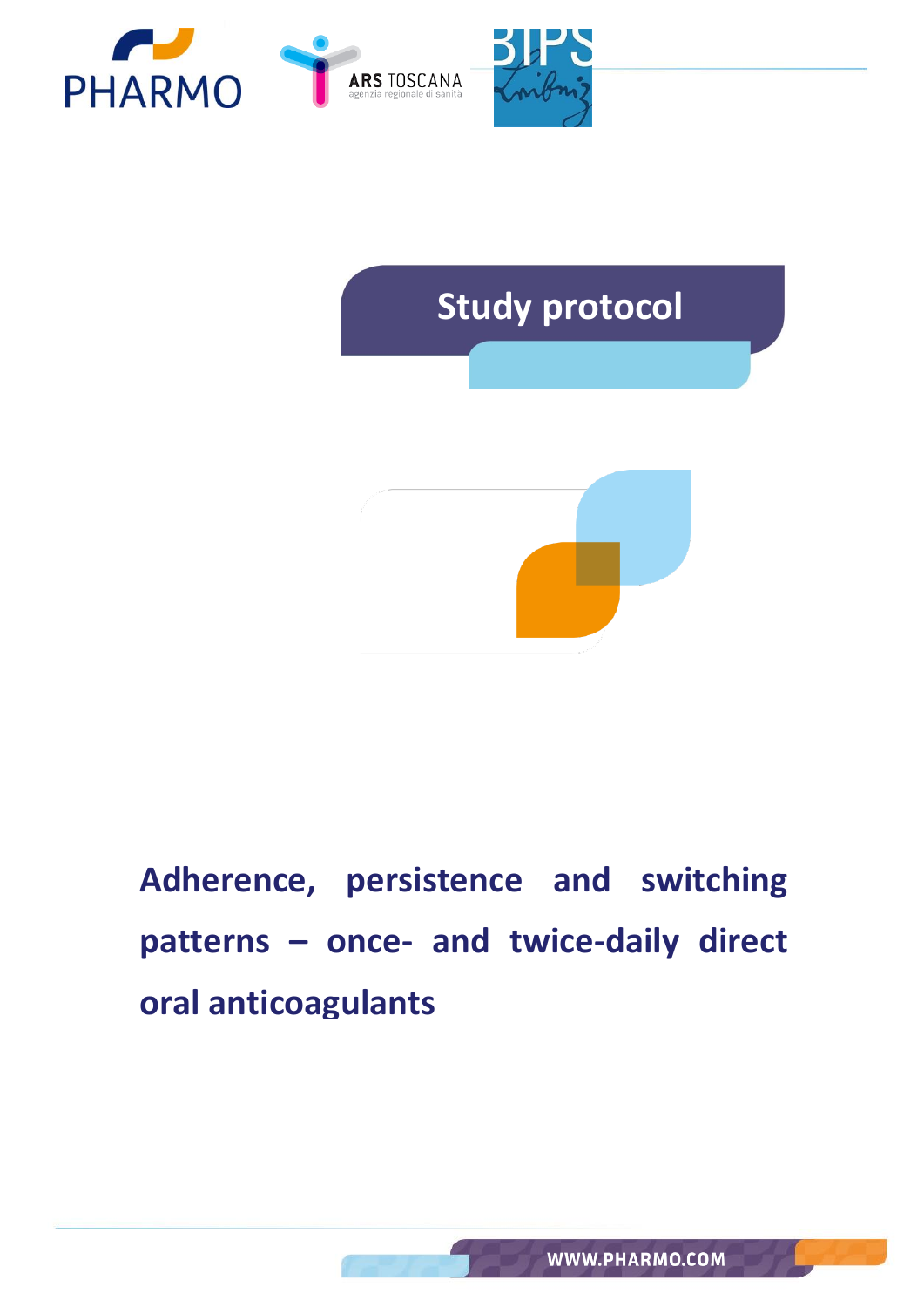## **Study protocol**

## Adherence, persistence and switching patterns – once- and twice-daily direct oral anticoagulants

**PHARMO Institute**

January 2019

Grant: Daiichi Sankyo Europe GmbH

Version 2.0 confidential

© 2019 PHARMO Institute

No part of this publication may be reproduced or transmitted in any form or by any means, electronic or mechanical, including photocopying, microfilming and recording, without permission in writing from the PHARMO Institute.

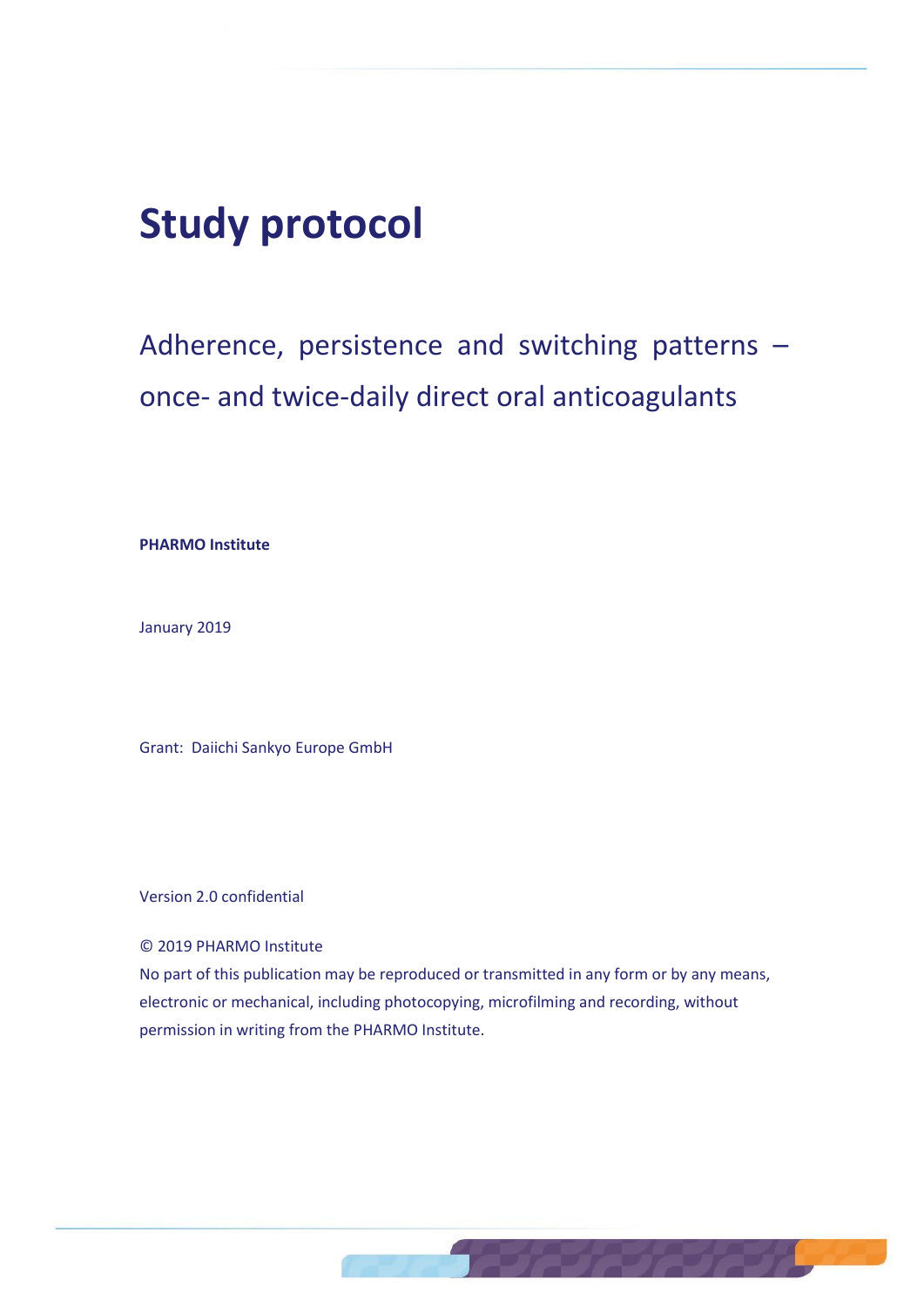#### Contact details

| <b>Client:</b>   | Daiichi Sankyo Europe GmbH   Clinical Safety & Pharmacovigilance  |
|------------------|-------------------------------------------------------------------|
| Contact:         | Pearl Gumbs, PhD, Director Market Access (HEOR)                   |
| Address:         | Zielstattstr. 48                                                  |
|                  | 81379 Munich, Germany                                             |
| Tel:             | +49-(0)89-7808-256   +49-(0)176 11 7808 41                        |
| E-mail:          | pearl.gumbs@daiichi-sankyo.eu                                     |
| <b>Research:</b> | <b>PHARMO Institute for Drug Outcomes Research</b>                |
|                  | Lisa Smits, MSc, Research Manager                                 |
|                  | Eline Houben, MSc, Research Manager                               |
|                  | Jelle Evers, MSc, Researcher                                      |
|                  | Fernie Penning-van Beest, PhD, Senior Research Quality Manager    |
|                  | Ron Herings, PharmD, PhD, Scientific Director                     |
| Address:         | Van Deventerlaan 30-40                                            |
|                  | 3528 AE Utrecht, Netherlands                                      |
| Tel:             | +31 (0)30 7440 800                                                |
| E-mail:          | pharmo@pharmo.nl                                                  |
|                  | Agenzia regionale di sanità della Toscana database                |
|                  | Rosa Gini, MSc, PhD                                               |
|                  | Leibniz Institute for Prevention Research and Epidemiology - BIPS |
|                  | Dr. Tania Schink                                                  |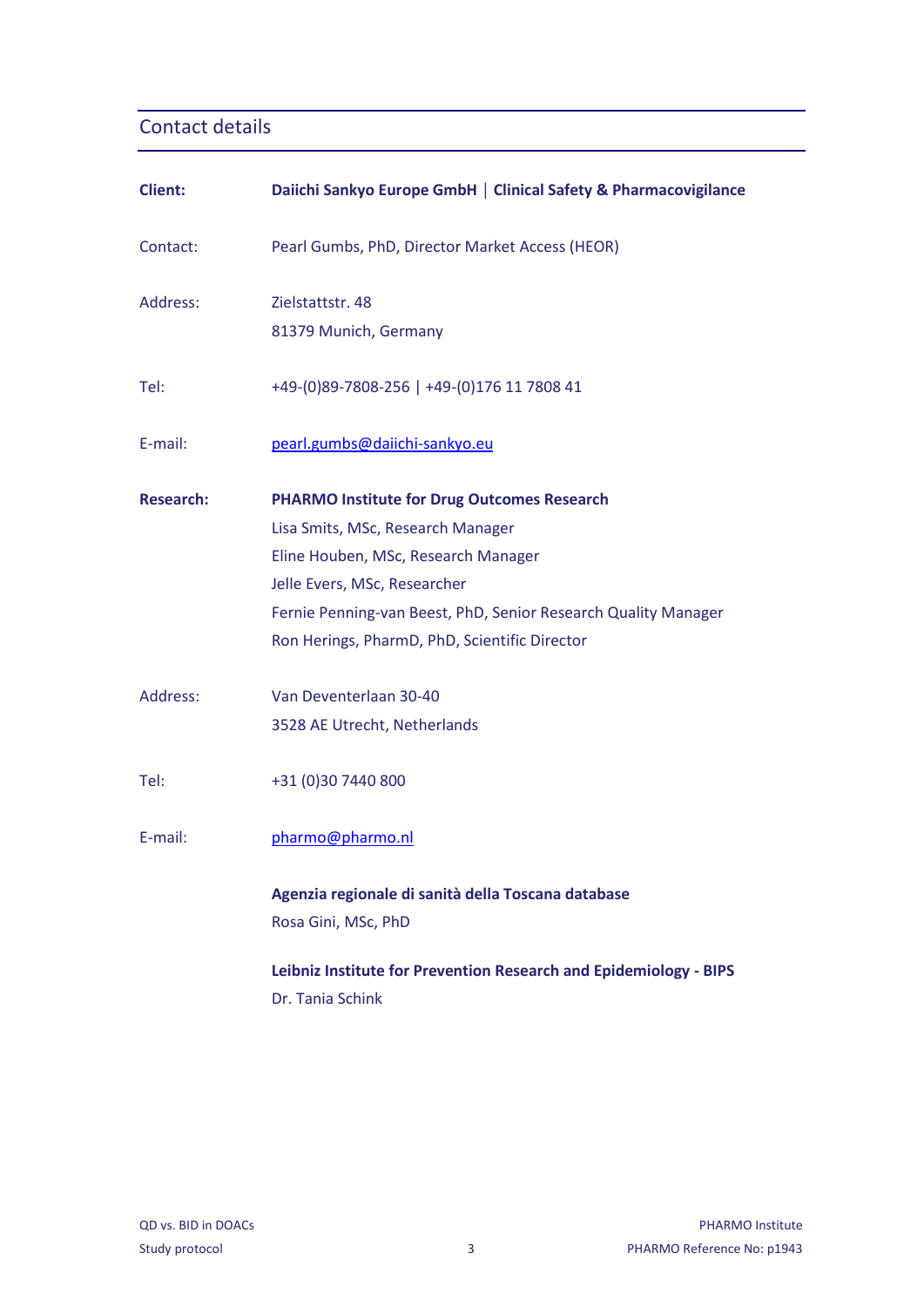#### **Contents**

| 1. |     |  |                                                                              |
|----|-----|--|------------------------------------------------------------------------------|
| 2. |     |  |                                                                              |
| 3. |     |  |                                                                              |
|    | 3.1 |  |                                                                              |
|    |     |  |                                                                              |
|    |     |  | 3.1.2 Agenzia regionale di sanità della Toscana database (ARS) - Italy 10    |
|    |     |  | 3.1.3 German Pharmacoepidemiological Research Database (GePaRD) - Germany 10 |
|    | 3.2 |  |                                                                              |
|    | 3.3 |  |                                                                              |
|    | 3.4 |  |                                                                              |
|    | 3.5 |  |                                                                              |
|    | 3.6 |  |                                                                              |
|    | 3.7 |  |                                                                              |
|    | 3.8 |  |                                                                              |
| 4. |     |  |                                                                              |
| 5. |     |  |                                                                              |
|    | 5.1 |  |                                                                              |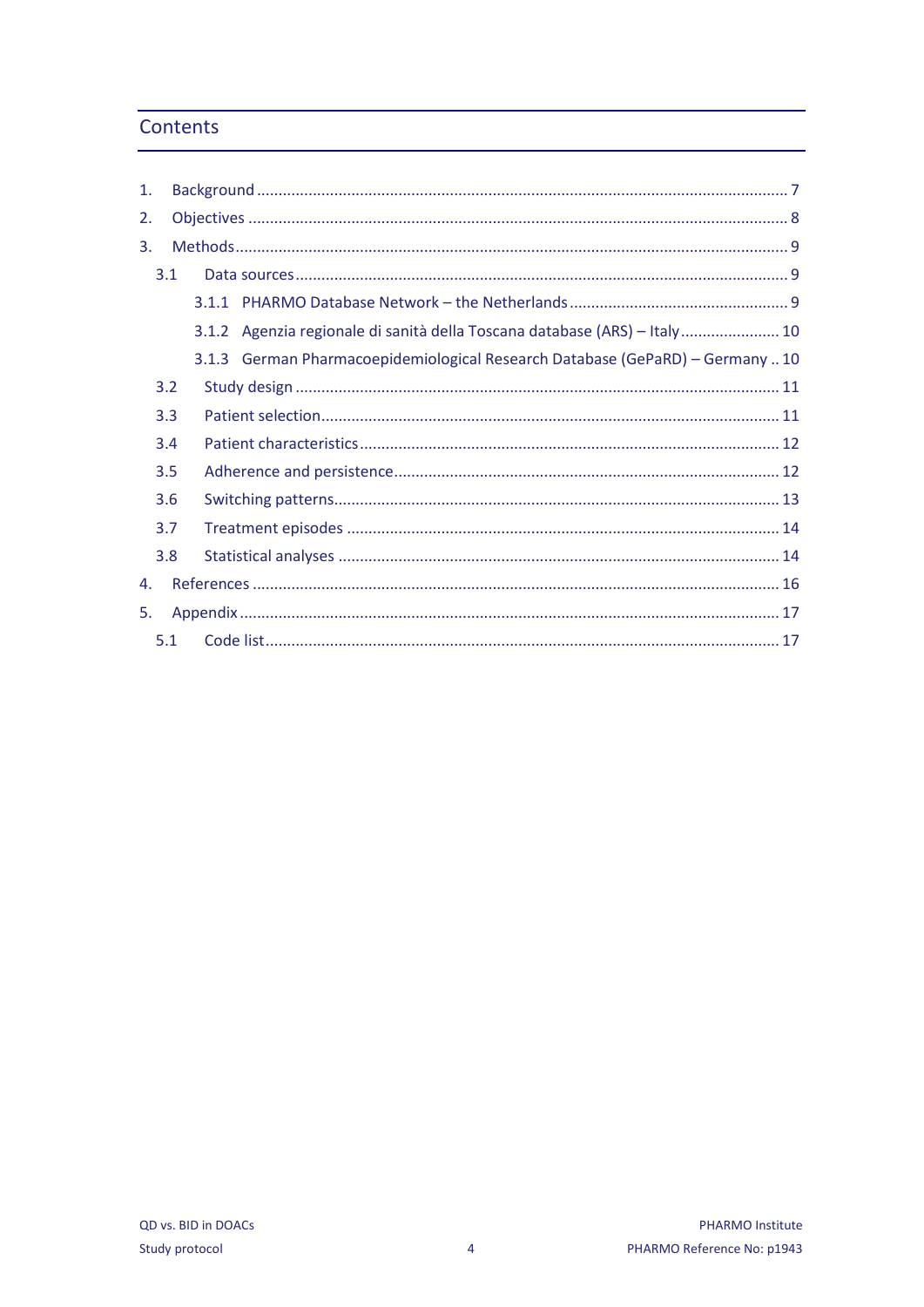## Contents of figures and tables

| Figure 3.1: Model for multi-database common programming and reporting 15 |  |
|--------------------------------------------------------------------------|--|
|                                                                          |  |
|                                                                          |  |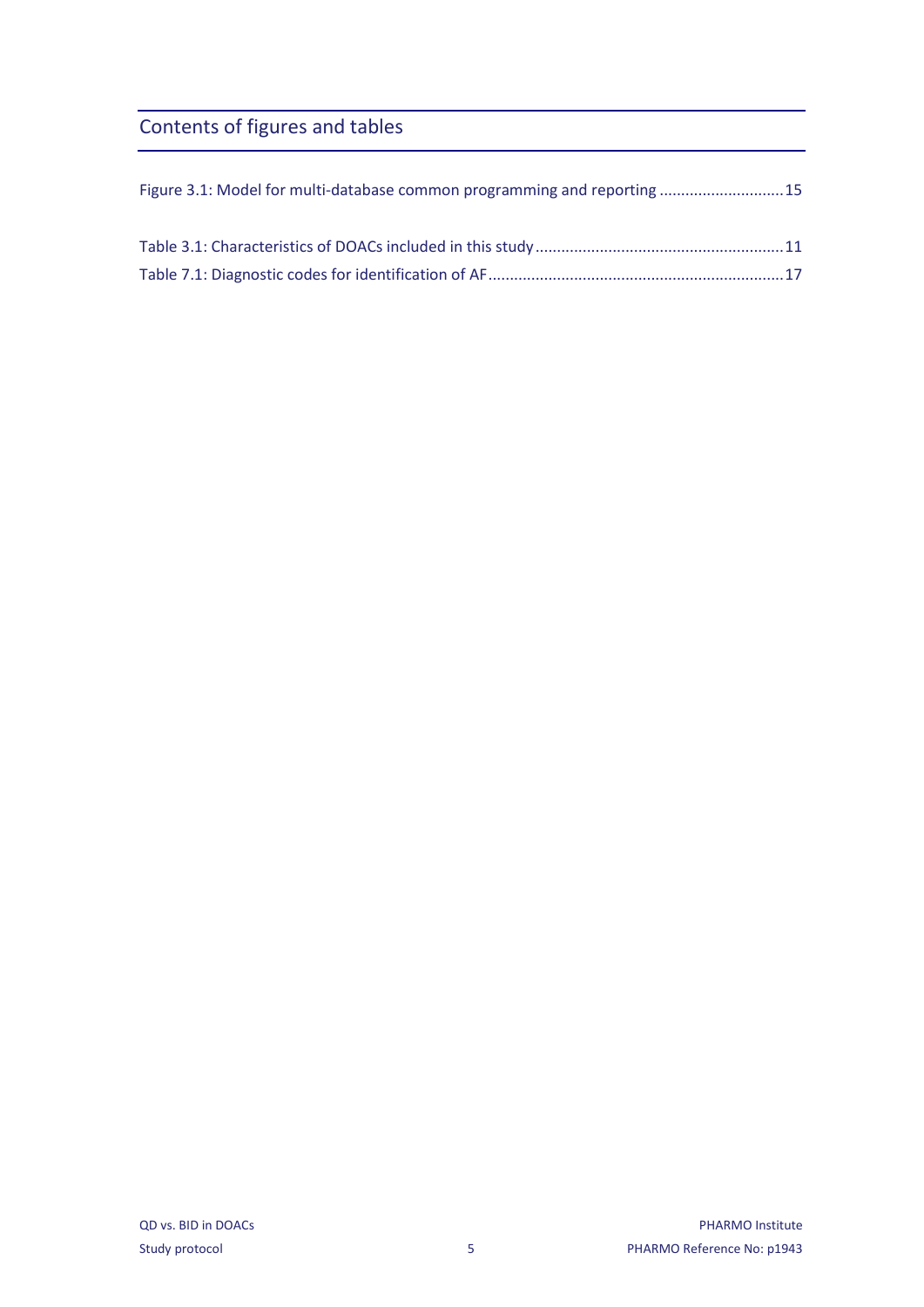### List of used abbreviations

| AF            | <b>Atrial fibrillation</b>                                                                |
|---------------|-------------------------------------------------------------------------------------------|
| <b>ARS</b>    | Agenzia regionale di sanità della Toscana database                                        |
| <b>ATC</b>    | Anatomical therapeutic chemical                                                           |
| <b>BID</b>    | Twice-daily ('bis in die')                                                                |
| <b>BIPS</b>   | Leibniz Institute for Prevention Research and Epidemiology                                |
| <b>DE</b>     | Germany                                                                                   |
| <b>DSE</b>    | Daiichi Sankyo Europe GmbH                                                                |
| <b>DOAC</b>   | Direct oral anticoagulant                                                                 |
| <b>GePaRD</b> | German Pharmacoepidemiological Research Database                                          |
| <b>GP</b>     | <b>General practitioner</b>                                                               |
| ICD-9-CM      | International Classification of Diseases, 9 <sup>th</sup> Revision, Clinical Modification |
| $ICD-10$      | International Classification of Diseases, 10 <sup>th</sup> Revision                       |
| <b>ICPC</b>   | <b>International Classification of Primary Care</b>                                       |
|               |                                                                                           |
| <b>IQR</b>    | Interquartile range                                                                       |
| IT            | Italy                                                                                     |
| <b>NA</b>     | Not applicable                                                                            |
| <b>NL</b>     | The Netherlands                                                                           |
| <b>PDC</b>    | Proportion of days covered                                                                |
| <b>PHARMO</b> | <b>PHARMO Database Network</b>                                                            |
| <b>SD</b>     | <b>Standard deviation</b>                                                                 |
| <b>SHI</b>    | <b>Statutory Health Insurers</b>                                                          |
| QD            | Once-daily ('quaque die')                                                                 |
| <b>VKA</b>    | Vitamin K antagonist                                                                      |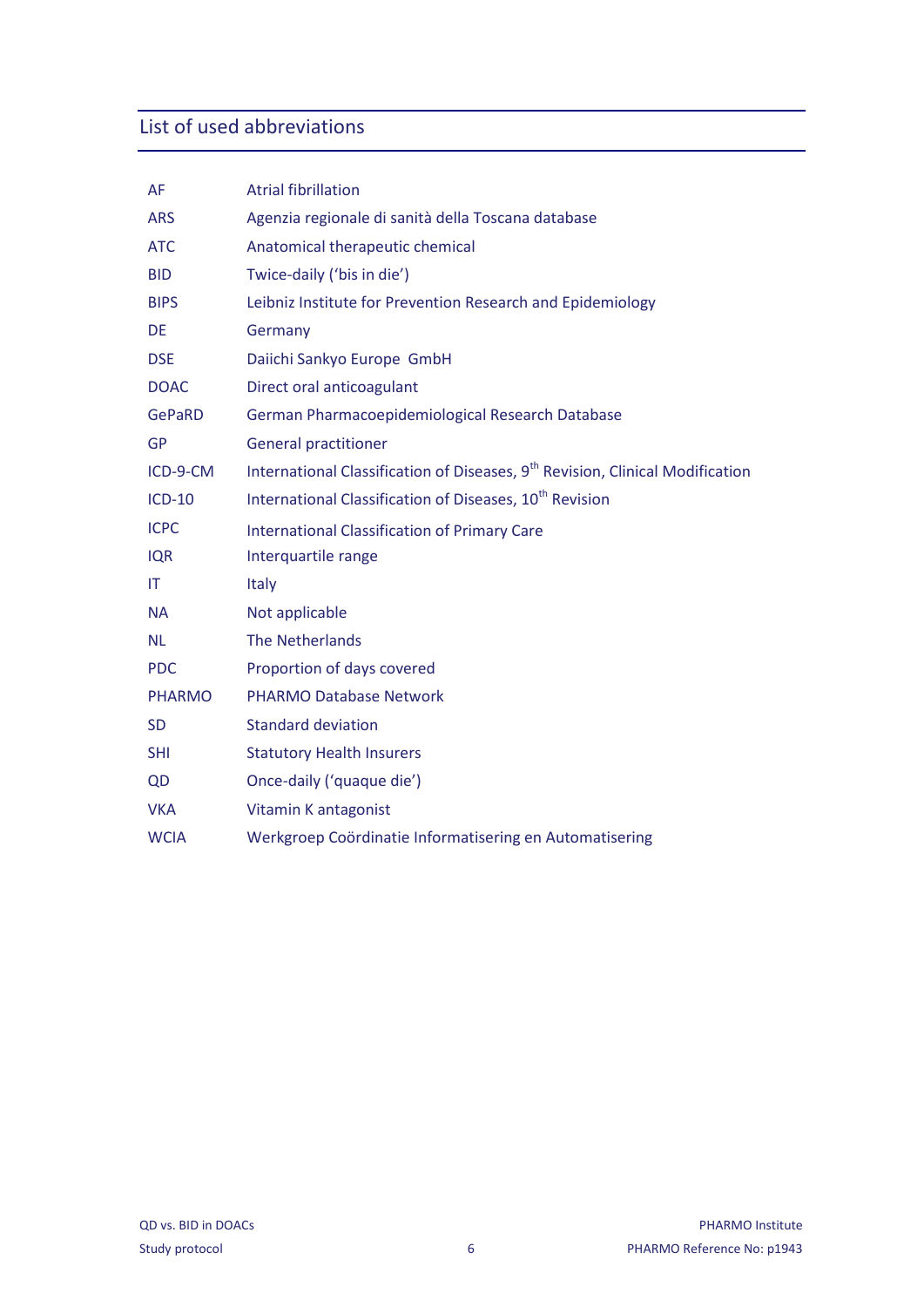## <span id="page-6-0"></span>**1. Background**

One of the major challenges for stroke prevention in patients with atrial fibrillation (AF) is medication adherence and persistence to ensure efficac[y](#page-15-1) and safety<sup>1</sup>. A high degree of adherence to direct oral anticoagulants (DOACs) is essential for reducing the risk of ischaemic stroke and systemic embolism in patients with AF, due to the rapid decline in anticoagulation activity when doses are omitted (i.e. rebound effect[\)](#page-15-2)<sup>2</sup>. Contrary to treatment with vitamin K antagonists (VKAs), use of DOACs does not require routine coagulation testing. This may influence the adherence and persistence with DOACs compared to VKAs in a real life settin[g](#page-15-3)<sup>3</sup>.

DOACs are available as once- or twice-daily regimens; edoxaban and rivaroxaban are once-daily (QD) regimens for AF while apixaban and dabigatran are twice-daily (BID) regimens. Studies have shown that there is an association between (daily) dosing frequency for (QD) versus BID r[e](#page-15-4)gimens and medication adherence<sup>4</sup>.

Daiichi Sankyo Europe (DSE) requested the PHARMO Institute to set up a study comparing adherence, persistence and switching patterns between patients using QD and BID DOACs for AF.

The current document describes the patient selection and methods, including definitions and analyses for the primary objective of the study.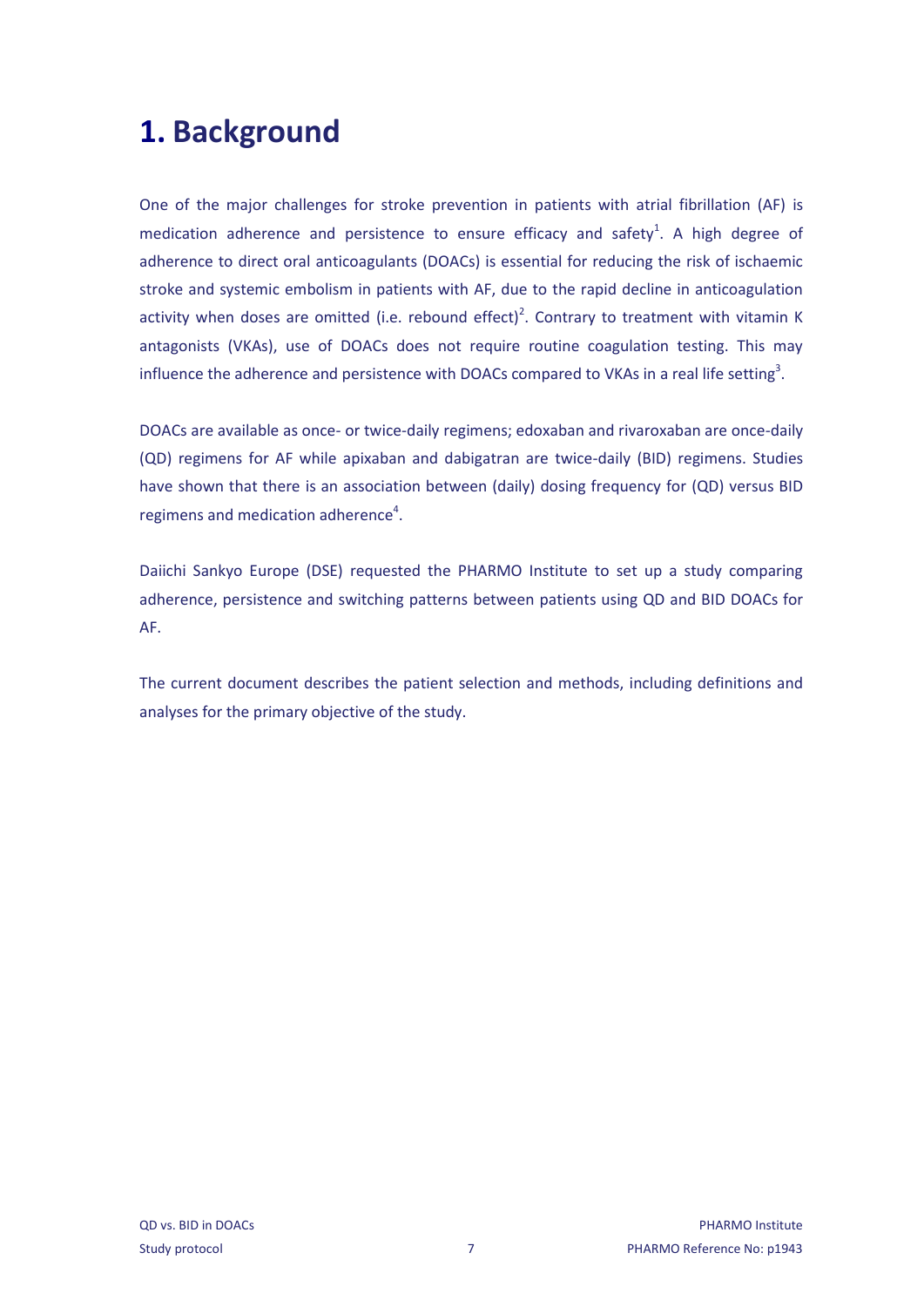## <span id="page-7-0"></span>**2. Objectives**

The primary objectives of this study are to:

- determine the relationship between adherence and QD vs. BID
- determine the relationship between persistence and QD vs. BID
- determine the relationship between adherence and switchers vs. non-switchers
- determine the relationship between persistence and switchers vs. non-switchers
- compare switching patterns for QD and BID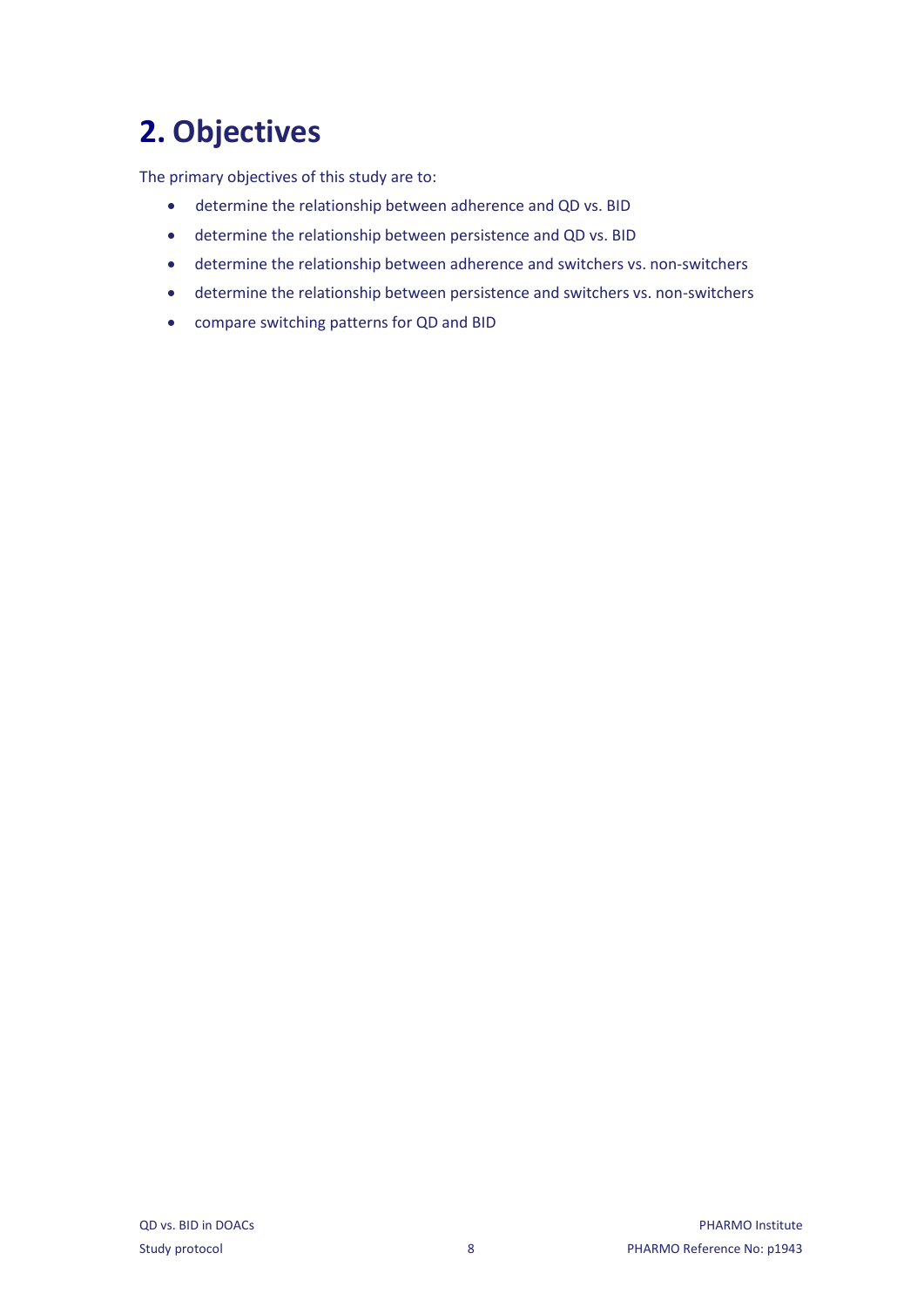## <span id="page-8-0"></span>**3. Methods**

### <span id="page-8-1"></span>**3.1 Data sources**

The study will be conducted in three databases: the PHARMO Database Network (PHARMO) from the Netherlands, the Italian Agenzia regionale di sanità della Toscana database (ARS) and the German Pharmacoepidemiological Research Database (GePaRD).

#### <span id="page-8-2"></span>**3.1.1 PHARMO Database Network – the Netherlands**

This population-based network of electronic healthcare databases combines data from different primary and secondary healthcare settings in the Netherlands. These different data sources, including data from general practices, in- and out-patient pharmacies, clinical laboratories, hospitals, the cancer registry, pathology registry and perinatal registry, are linked on a patient level through validated algorithms. Detailed information on the methodology and the validation of the used record linkage method can be found elsewhere  $5.6$  $5.6$ .

The longitudinal nature of the PHARMO Database Network system enables to follow-up more than 4 million (25%) residents of a well-defined population in the Netherlands for an average of ten years. Data collection period, catchment area and overlap between data sources differ. All electronic patient records in the PHARMO Database Network include information on age, sex, socioeconomic status and mortality. Other available information is dependent on the data source.

To address the primary objective of this study the following PHARMO databases will be used:

- General Practitioner Database
- Out-patient Pharmacy Database

A detailed description of these databases is given below.

#### **General Practitioner Database**

The General Practitioner (GP) Database comprises data from electronic patient records registered by GPs. The records include information on diagnoses and symptoms, laboratory test results, referrals to specialists and healthcare product/drug prescriptions. The prescription records include information on type of product, prescription date, strength, dosage regimen, quantity and route of administration. Drug prescriptions are coded according to the WHO Anatomical Therapeutic Chemical (ATC) Classification System<sup>[7](#page-15-7)</sup>. Diagnoses and symptoms are coded according to the International Classification of Primary Care (ICPC)<sup>[8](#page-15-8)</sup>, which can be mapped to ICD codes, but can also be entered as free text. GP data cover a catchment area representing 3.2 million residents.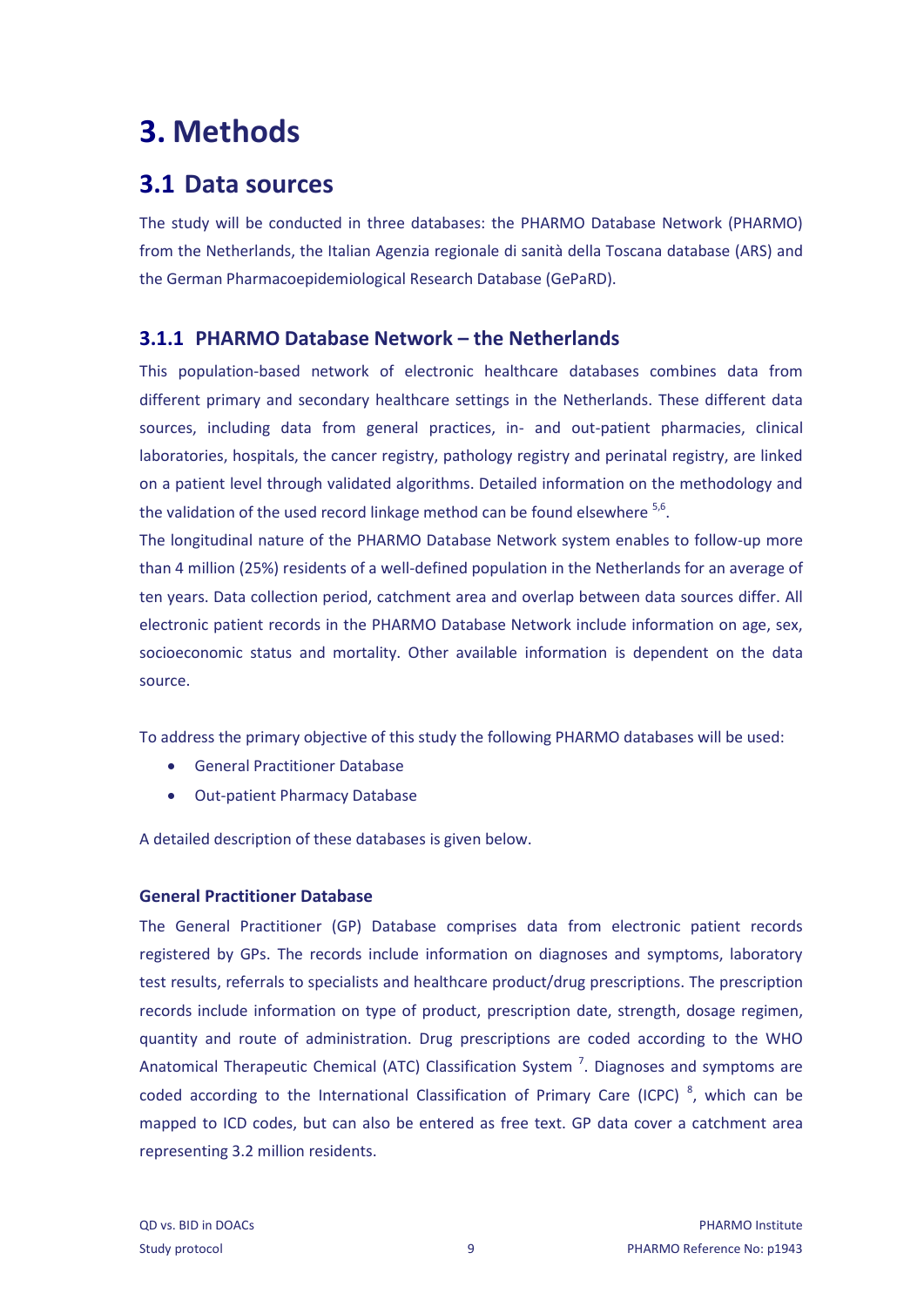#### **Out-patient Pharmacy Database**

The Out-patient Pharmacy Database comprises GP or specialist prescribed healthcare products dispensed by the out-patient pharmacy. The dispensing records include information on type of product, date, strength, dosage regimen, quantity, route of administration, prescriber specialty and costs. Drug dispensings are coded according to the WHO ATC Classification Syste[m](#page-15-7)<sup>7</sup>. Outpatient pharmacy data cover a catchment area representing 4.2 million residents.

#### <span id="page-9-0"></span>**3.1.2 Agenzia regionale di sanità della Toscana database (ARS) – Italy**

The ARS database includes pseudonymised patient-level information on the utilisation of healthcare services reimbursed by the National Healthcare Service and dispensed to all subjects who are residents and registered with a general practitioner in Tuscany. Dates of admission to reimbursement for specific indications, as imposed by the national regulatory authority (Agenzia Italiana del Farmaco, AIFA) are available in the database.

ARS covers 3.7 million residents in Tuscany. Data is available as of 2003. The database contains demographic data, hospitalisation data (including discharge diagnosis and procedures), emergency visits (including diagnosis and procedures), causes of death, exemptions from copayment for chronic diseases, pathology registry and outpatient dispensing data both upon specialist and primary care prescription. Specialist visits are recorded if they are reimbursed and, in this case, the specialty of the ward where the visit is performed is available. Drugs that are purchased over the counter are not contained in the database. Medication administered in hospital is not deterministically linkable to patient IDs, although probabilistic record linkage is possible.

### <span id="page-9-1"></span>**3.1.3 German Pharmacoepidemiological Research Database (GePaRD) – Germany**

GePaRD is based on claims data from four German statutory health insurance providers and currently includes information on more than 22 million persons who have been insured with one of the participating providers since 2004 or later. Per data year, there is information on approximately 17% of the general population and all geographical regions of Germany are represented. In addition to demographic data, GePaRD contains information on drug dispensations, outpatient and inpatient services and diagnoses. Drugs that are purchased over the counter are not contained in the database. With a few exceptions the same applies to medication administered in hospital. For data protection reasons information is pseudonymised and coarsened (e.g. instead of a person's birthday only the respective birth year is included). The lag time of the database is approximately two years. Methodological assessment and validation studies have shown the applicability of GePaRD for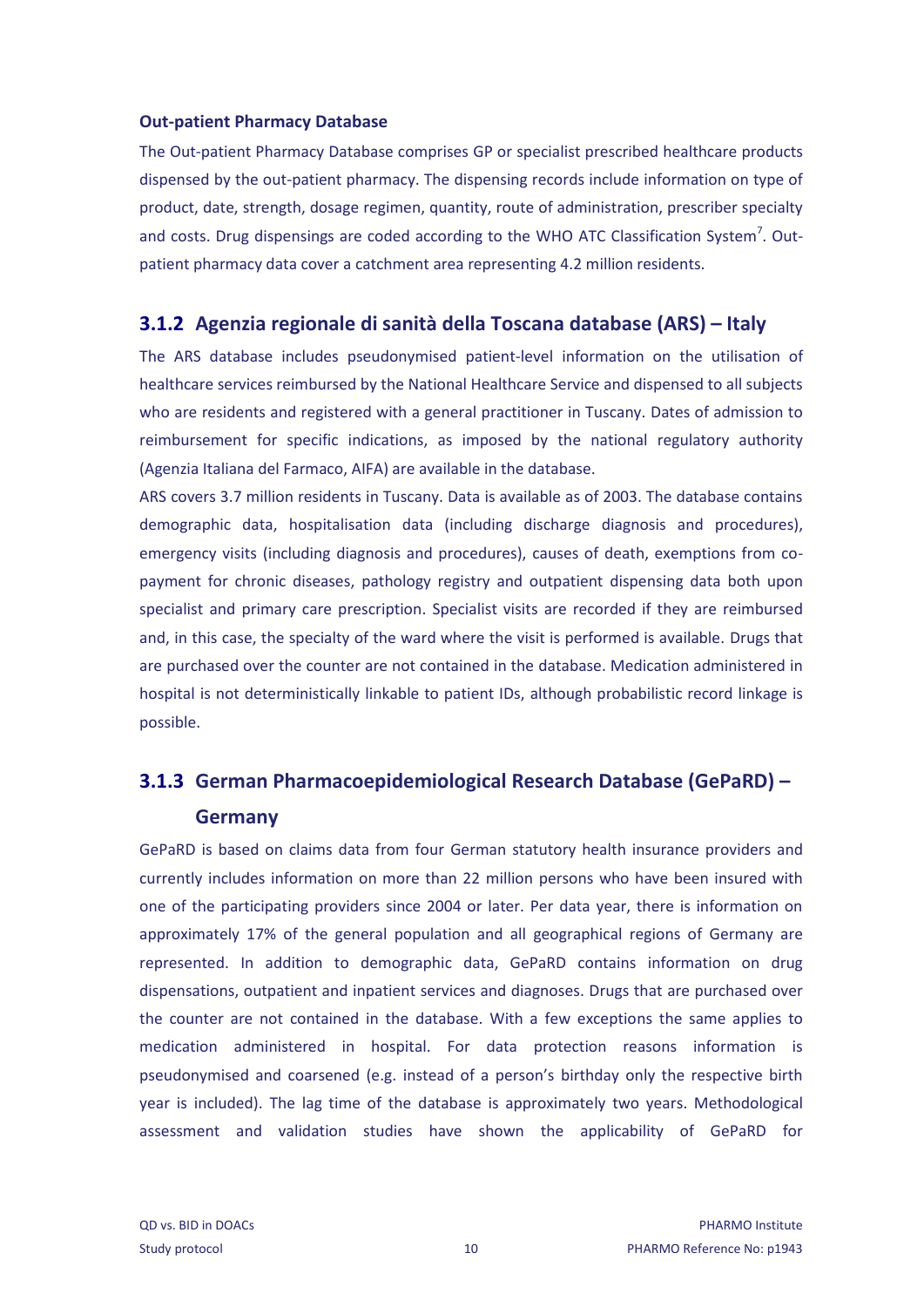pharmacoepidemiological research $9-11$  and GePaRD has been used for various pharmacoepidemiological studies, inter alia in the area of (oral) anticoagulants $^{12,13}$  $^{12,13}$  $^{12,13}$  $^{12,13}$ .

## <span id="page-10-0"></span>**3.2 Study design**

A cohort study among patients using DOACs for the treatment of AF will be performed.

### <span id="page-10-1"></span>**3.3 Patient selection**

The source population will include all patients receiving DOACs from the date of positive CHMP opinion on the AF indication for each drug (see [Table 3.1\)](#page-10-2) until the end of data availability for each database (December 31<sup>st</sup>, 2017 in PHARMO, June 30<sup>th</sup>, 2018 in ARS and December 31<sup>st</sup>, 2016 in GePaRD). During this period the date of first prescription/dispensing (hereafter referred to as 'dispensing') of a DOAC will be defined as the index date and the dispensed DOAC as the index drug.

|                           | <b>Date of positive CHMP</b><br>opinion on AF<br>indication | Dosage regimen | <b>ATC</b>       |
|---------------------------|-------------------------------------------------------------|----------------|------------------|
| <b>DOAC</b>               |                                                             |                |                  |
| Dabigatran <sup>14</sup>  | April 4 <sup>th</sup> , 2011                                | <b>BID</b>     | <b>B01AE07</b>   |
| Rivaroxaban <sup>15</sup> | September 22 <sup>nd</sup> , 2011                           | QD             | B01AF01, B01AX06 |
| Apixaban <sup>16</sup>    | September 20 <sup>th</sup> , 2012                           | <b>BID</b>     | <b>B01AF02</b>   |
| Edoxaban <sup>17</sup>    | April 23rd, 2015                                            | QD             | <b>B01AF03</b>   |

<span id="page-10-2"></span>Table 3.1: Characteristics of DOACs included in this study

The study population will be restricted to adult patients (≥18 years at index date) with at least one year of database history at the index date for selection of new users (i.e. no previous dispensing of DOACs in the year before index date, or multiple different DOACs on the index date). Patients will also be required to have at least one year of follow-up relative to the index date in all required databases.

To limit the study population to patients with AF, new users of DOACs will additionally be required to meet at least one of the following criteria:

- have a recorded coded diagnosis, examination or free text indicating AF any time before the index date or up to 30 days after the index date (see Section [5.1](#page-16-1) for diagnostic codes);
- the index drug being prescribed by a cardiologist (if recorded in the database), except for rivaroxaban 2.5mg as initial dose which is the indication-specific regimen for acute coronary syndrome.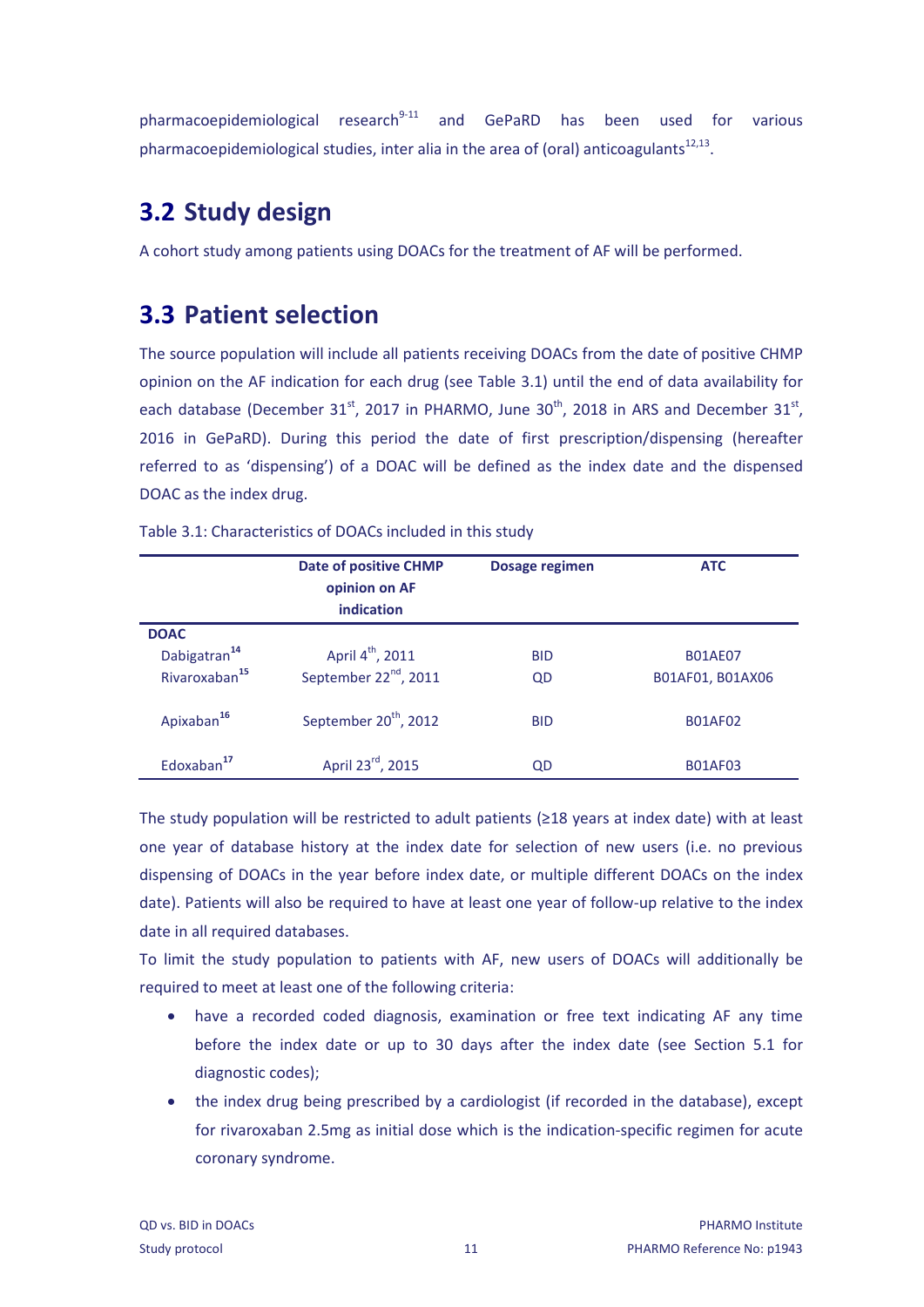Patients with AF will be included in the QD or BID group based on the prescribed dosage regimen of their index drug (i.e. index dosage regimen) in PHARMO and ARS. In these databases, patients with any other treatment regimen (e.g. dabigatran QD or three times daily) or initiating on both QD and BID at the index date will be excluded. In GePaRD, no prescribed dosage regimen is available; therefore the dosage regimen of [Table 3.1](#page-10-2) will be used here. PHARMO will share interim results of age and gender distributions among these two groups in order to determine whether matching on relevant characteristics will be performed (in consultation with Daiichi).

Patients will be followed from index date until end of data collection (i.e. patient moves out of the catchment area), death or end of data availability for the database, whichever occurs first.

## <span id="page-11-0"></span>**3.4 Patient characteristics**

The following patient characteristics will be determined at index date:

- Gender
- Age (categorised, mean  $\pm$  standard deviation (SD), median (interquartile range (IQR))
- Year of index date
- Available database follow-up (categorised, mean ± SD, median (IQR))
- Index drug (type of DOAC and associated dosage regimen)
- Prior VKA treatment (dispensed in the year before or on the index date; ATC B01AA)
- Co-medication ( dispensedin the 3 months before or on the index date)
	- o Lipid modifying agents (ATC C10)
	- o Antihypertensive drugs (ATC C02, C03, C07, C08, C09)
	- o Antidiabetic drugs (ATC A10)
	- o Antiarrhythmic drugs (ATC C01B)
- Polypharmacy, defined as the number of all different pharmacological subgroups (ATC 3<sup>rd</sup> level) excluding antithrombotic agents (ATC B01A), dispensed in the 3 months before or on the index date (categorised)

## <span id="page-11-1"></span>**3.5 Adherence and persistence**

Adherence to treatment will be defined based on the proportion of days covered (PDC) during the exposure period. The exposure period will be defined as the number of days between the date of the first drug dispensing (i.e. index date) and that of the last drug dispensing with the index dosage regimen. The number of dispensings per patient within the exposure period will be assessed. PDC will be calculated as the total days of supply of the index dosage regimen during the exposure period divided by the number of days in the exposure period. In PHARMO and ARS, the total days of supply will be calculated based on the prescribed dosage regimen. In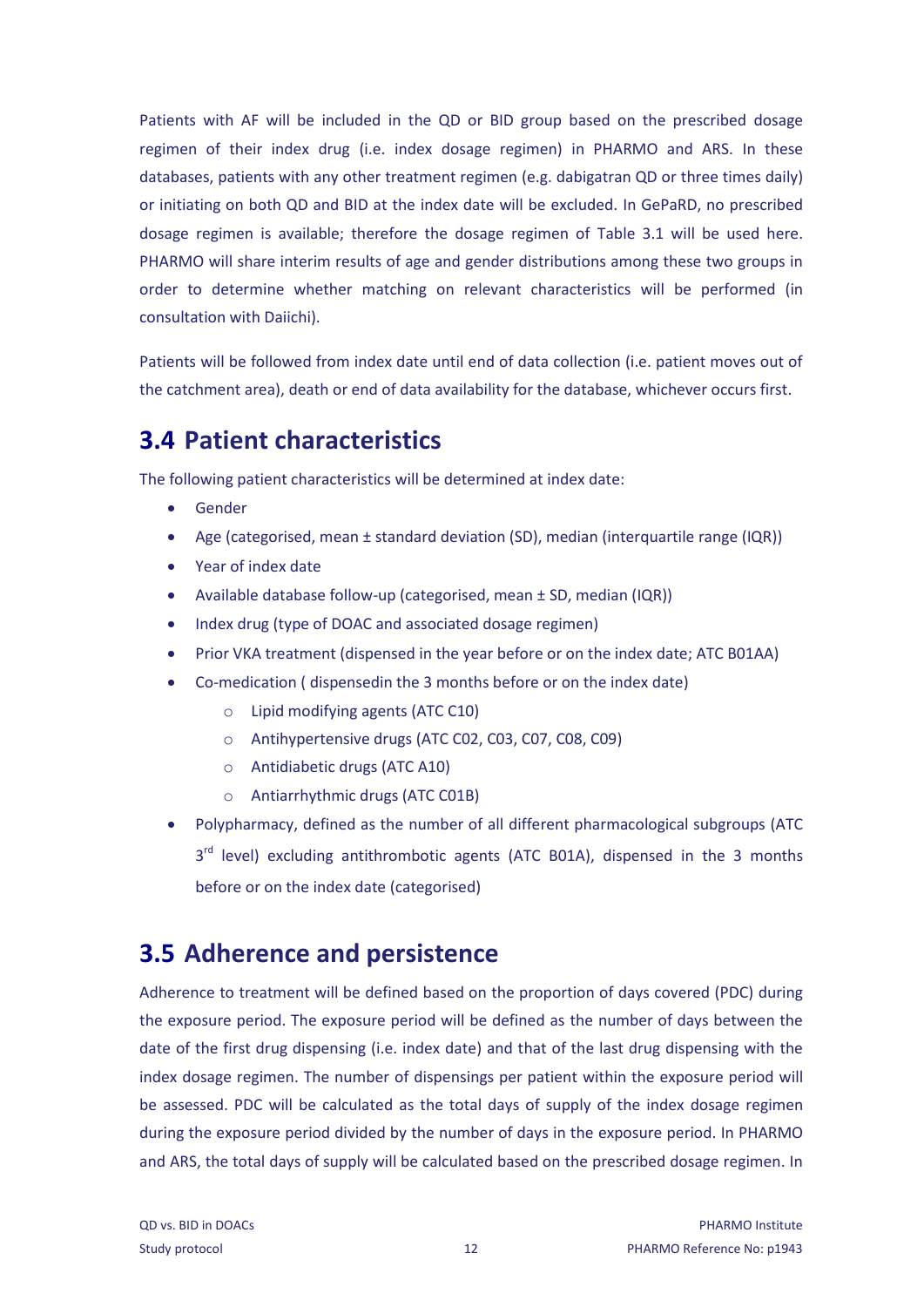GePaRD, this will be estimated based on the defined daily dose (DDD). PDC values will range from 0 to 1, with higher values suggesting higher adherence. Mean ± SD and median (IQR) PDC will be presented as well as the proportion of adherent patients defined as those with PDC ≥0.8. Considering the varying length of follow-up within the study population, the PDC will also be determined during a fixed 12 months follow-up period.

Persistence with treatment will be defined as the time from index date to treatment discontinuation and will be based on DOAC treatment episodes (see Section [3.7\)](#page-13-0). Treatment discontinuation will be defined as the failure to refill the index dosage regimen within the number of days of supply of the last filled prescription plus the maximum allowed gap. Persistence rates will be determined at 3, 6, 9 and 12 months after index date. In addition, persistence will be presented in a Kaplan-Meier persistence curve which will also show the median persistence.

For both the assessment of adherence and persistence, switches within the QD or BID clusters will be allowed. In other words, a patients switching from rivaroxaban to edoxaban will still be considered persistent with and adherent to QD treatment. The exposure period and a treatment episode will end upon introduction of a DOAC with a dosage regimen other than the index drug.

Among patients with a recorded dosage regimen switch (i.e. from QD to BID or vice versa), measures of adherence and persistence as described above will be assessed before and after the first dosage regimen switch. The period before the first recorded dosage regimen switch will be equal to the exposure period as defined above. The period after switch will be defined as the period from the first recorded dosage regimen switch until the end of the treatment episode, according to the methods as defined above. Adherence and persistence after switch will only be determined among patients with at least one year of follow-up relative to the switch date in all required databases.

### <span id="page-12-0"></span>**3.6 Switching patterns**

Switching patterns will be assessed from the day after index date until the end of follow-up based on DOAC treatment episodes. This will be defined as either the occurrence of a dosage regimen switch or a BID/QD cluster switch (i.e. to another DOAC with the same dosage regimen). BID/QD cluster switches will be assessed relative to the cluster of the index drug. In case of multiple dosage regimen or BID/QD cluster switches, only the first occurring switch per switch type will be taken into account. Furthermore, the type of DOAC switched to will be assessed on a drug level.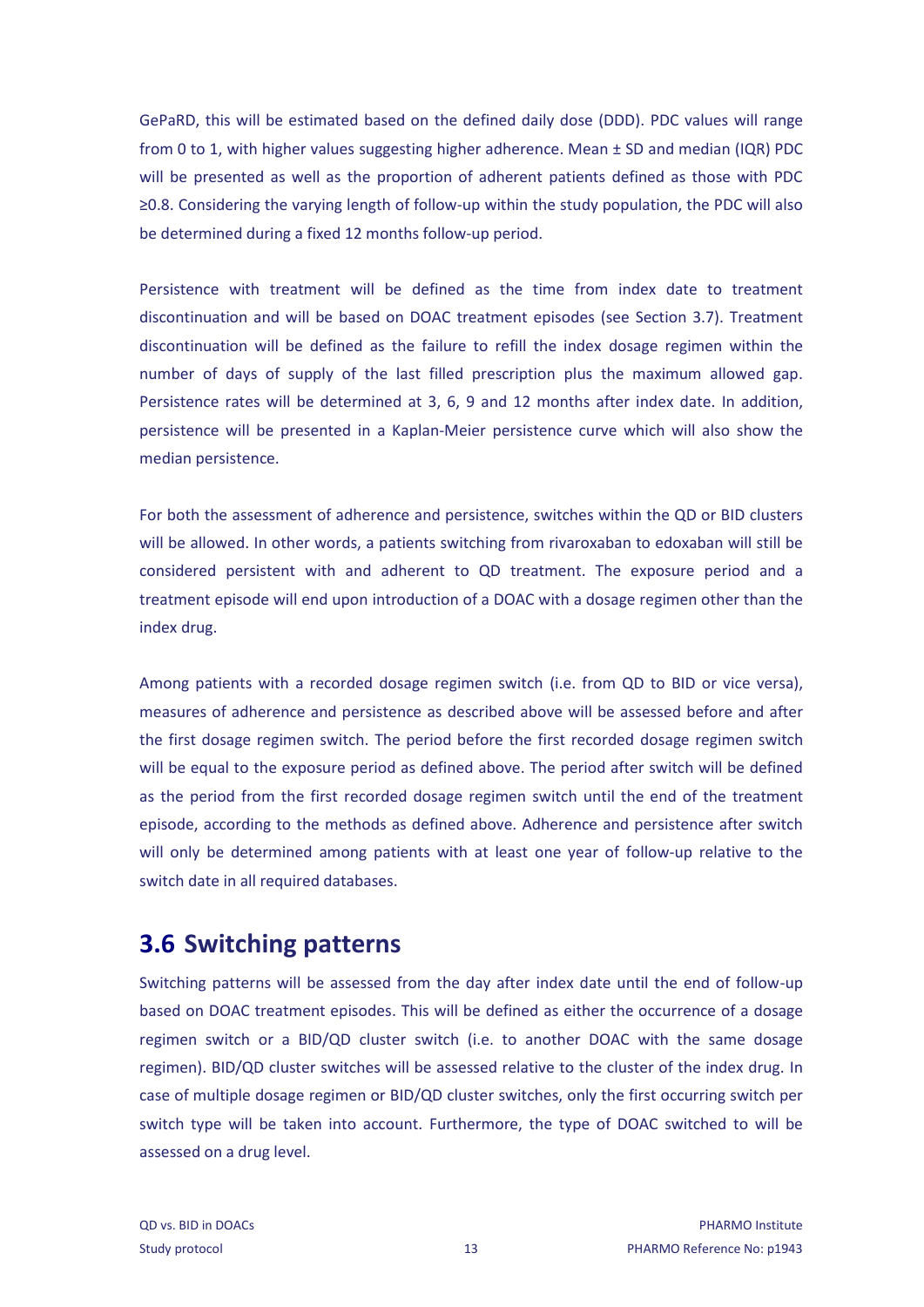### <span id="page-13-0"></span>**3.7 Treatment episodes**

DOAC dispensings will be converted into treatment episodes of uninterrupted use. The duration of each dispensing will be calculated by dividing the number of tablets dispensed by the number of tablets to be used per day (or the number of DDDs for GePaRD). The dosing instructions will be used to determine the number of tablets to be used per day. In case of an interruption between DOAC dispensings, use of the respective DOAC will be considered uninterrupted if the duration of this gap is less than half the duration of the preceding dispensing with a minimum of 7 days. The end date of an episode will be set at the end of the duration of the last dispensing within that episode, excluding the permissible gap. Patients may have several treatment episodes after index date. If the last dispensing of a DOAC precedes the first dispensing of another DOAC, this indicates a switch of treatment, and the former DOAC episode will be cut short at the start of the next DOAC episode. In other words, concomitant use of different DOACs will not be allowed.

## <span id="page-13-1"></span>**3.8 Statistical analyses**

The patient selection will be presented in an attrition table with numbers included and excluded in each subsequent step. Exclusions will be reported as absolute numbers as well as percentages of the population size immediately prior to exclusion according to the attrition table. Outcomes will be presented stratified by database and index dosage regimen. Continuous data will be presented as means with SD and median with interquartile range (IQR). Categorical data will be presented as counts (n) and proportions (%). Persistence over time will additionally be presented in a Kaplan-Meier persistence curve, stratified by database and index dosage regimen (for persistence since index date) or type of dosage regimen switch (for persistence since dosage regimen switch). Measures of adherence, persistence and switching patterns will be compared between QD and BID DOAC users or between the period before and after dosage regimen switch by means of Chi-square tests for categorical variables and Student's *t* tests for continuous variables. If deemed appropriate based on distributions, ageand gender-adjusted analyses will be performed in case of unmatched QD and BID DOAC cohorts. At PHARMO, all data will be analyzed using SAS programs organised within SAS Enterprise Guide version 7.1 (SAS Institute Inc., Cary, NC, USA) and conducted under Windows using SAS version 9.4. At ARS, R is used for data processing and analyses. At BIPS, SAS version 9.4 is available for data processing and analysis.

Due to the different database characteristics and coding schemes it is not possible to use one single data extraction algorithm for all the databases. Therefore, each database extracts data locally and transforms them into a simple common data model, i.e. standardised patient and dispensing files, linkable through a unique patient identifier, as defined in a common data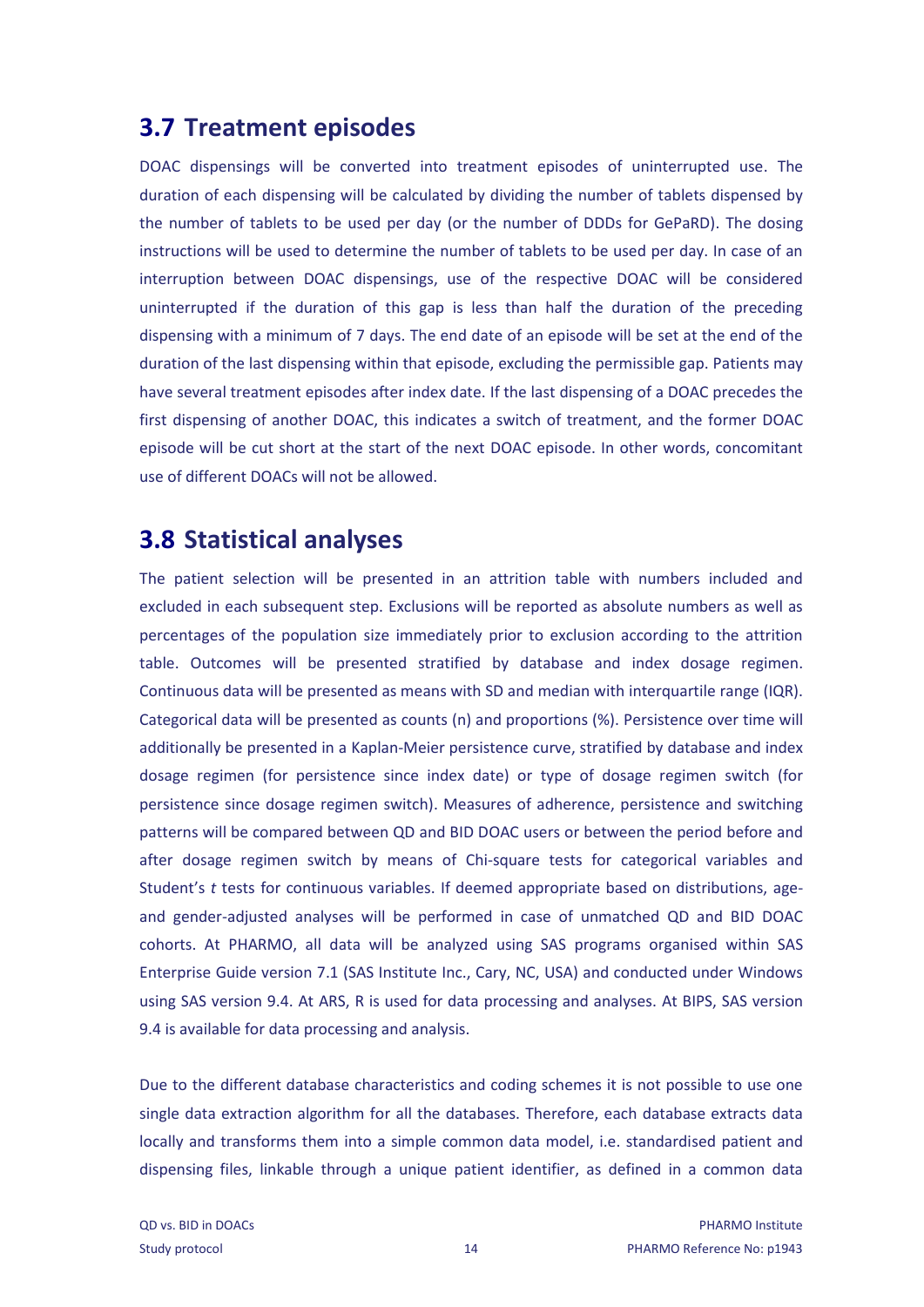model. The input files – as specified in the common data model – will form the basis for this study. Aggregated data summaries as outlined in Section **Error! Reference source not found.** will be created on site for each database using SAS programs shared by PHARMO. Since ARS does not have a SAS license, ARS will use the SAS programs shared by PHARMO to create transformation programs in R. These R programs will be validated by comparison to the SAS programs using simulated data. PHARMO will combine all aggregated data into a report. The general process of data collection, programming and reporting is illustrated in [Figure 3.1.](#page-14-0)



<span id="page-14-0"></span>Figure 3.1: Model for multi-database common programming and reporting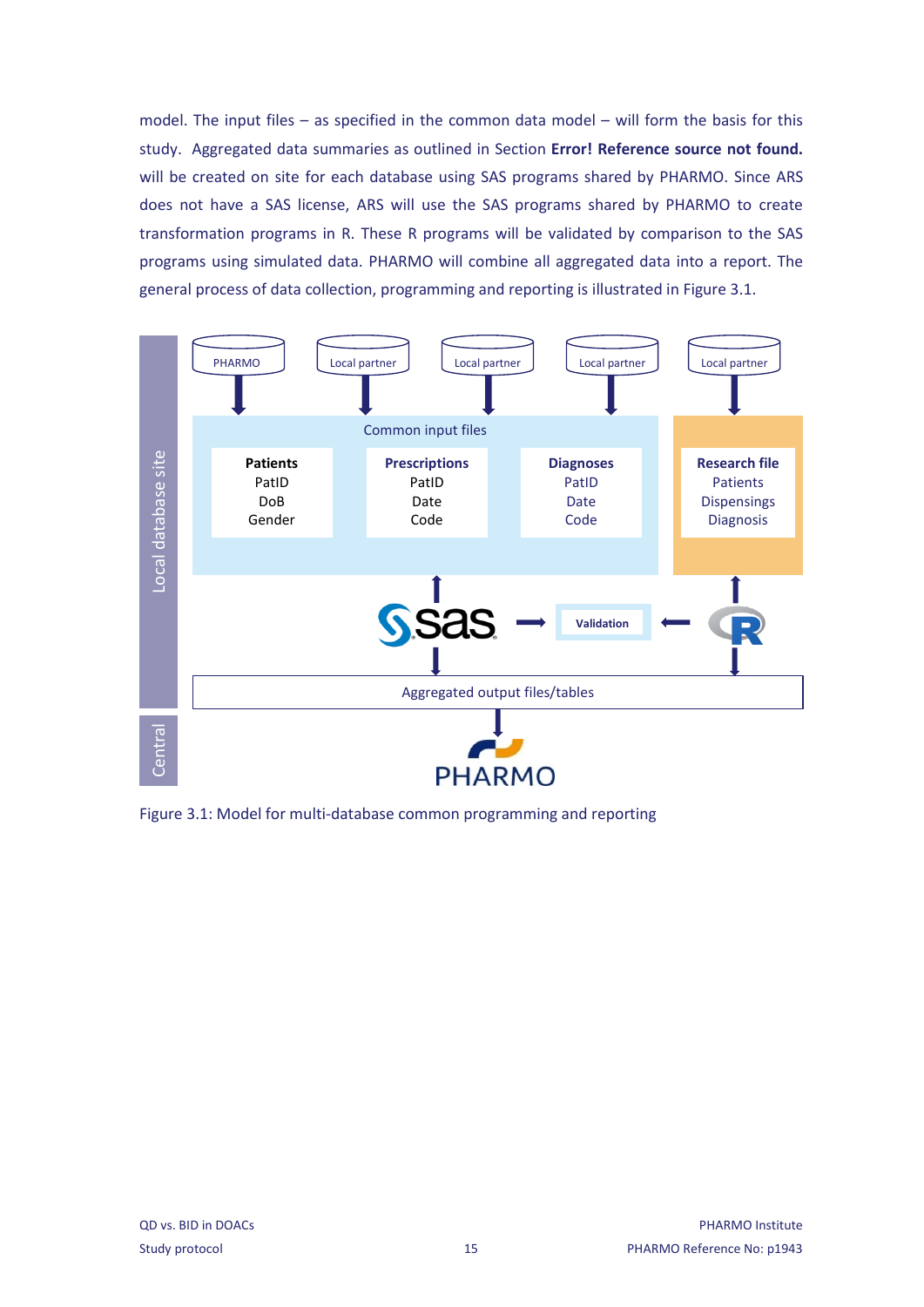## <span id="page-15-0"></span>**4. References**

<span id="page-15-1"></span>1. Raparelli V, Proietti M, Cangemi R, Lip GY, Lane DA, Basili S. Adherence to oral anticoagulant therapy in patients with atrial fibrillation. Focus on non-vitamin K antagonist oral anticoagulants. *Thrombosis and haemostasis* 2017; **117**(2): 209-18.

<span id="page-15-2"></span>2. Alberts MJ, Peacock WF, Fields LE, et al. Association between once- and twice-daily direct oral anticoagulant adherence in nonvalvular atrial fibrillation patients and rates of ischemic stroke. *International journal of cardiology* 2016; **215**: 11-3.

<span id="page-15-3"></span>3. Forslund T, Wettermark B, Hjemdahl P. Comparison of treatment persistence with different oral anticoagulants in patients with atrial fibrillation. *European journal of clinical pharmacology* 2016; **72**(3): 329-38.

<span id="page-15-4"></span>4. Laliberté F, Bookhart BK, Nelson WW, et al. Impact of once-daily versus twice-daily dosing frequency on adherence to chronic medications among patients with venous thromboembolism. *The patient* 2013; **6**(3): 213-24.

<span id="page-15-5"></span>5. Herings R, Pedersen L. Pharmacy-based Medical Record Linkage Systems. In: Strom B, Kimmel S, Hennessy S, eds. Pharmacoepidemiology. 5 ed: John Wiley & Sons, Ltd.; 2012: 270- 86.

<span id="page-15-6"></span>6. van Herk-Sukel MP, van de Poll-Franse LV, Lemmens VE, et al. New opportunities for drug outcomes research in cancer patients: the linkage of the Eindhoven Cancer Registry and the PHARMO Record Linkage System. *Eur J Cancer* 2010; **46**(2): 395-404.

<span id="page-15-7"></span>7. WHO Anatomical Therapeutic Chemical Classification System [\[www.whocc.no/atc\\_ddd\\_index\].](http://www.whocc.no/atc_ddd_index%5d)

<span id="page-15-8"></span>8. International Classification of Primary Care [\[https://www.nhg.org/themas/artikelen/icpc\].](https://www.nhg.org/themas/artikelen/icpc%5d)

<span id="page-15-9"></span>9. Czwikla J, Jobski K, Schink T. The impact of the lookback period and definition of confirmatory events on the identification of incident cancer cases in administrative data. *BMC medical research methodology* 2017; **17**(1): 122.

10. Ohlmeier C, Langner I, Garbe E, Riedel O. Validating mortality in the German Pharmacoepidemiological Research Database (GePaRD) against a mortality registry. *Pharmacoepidemiology and drug safety* 2016; **25**(7): 778-84.

11. Ohlmeier C, Langner I, Hillebrand K, et al. Mortality in the German Pharmacoepidemiological Research Database (GePaRD) compared to national data in Germany: results from a validation study. *BMC public health* 2015; **15**: 570.

<span id="page-15-10"></span>12. Jobski K, Behr S, Garbe E. Drug interactions with phenprocoumon and the risk of serious haemorrhage: a nested case-control study in a large population-based German database. *European journal of clinical pharmacology* 2011; **67**(9): 941-51.

<span id="page-15-11"></span>13. Jobski K, Enders D, Amann U, et al. Use of rivaroxaban in Germany: a database drug utilization study of a drug started in hospital. *European journal of clinical pharmacology* 2014; **70**(8): 975-81.

<span id="page-15-12"></span>14. CHMP. Summary of positive opinion (post authorisation) on Pradaxa (dabigatran etexilate mesilate). 2011.

<span id="page-15-13"></span>15. CHMP. Summary of positive opinion (post authorisation) on Xarelto (rivaroxaban). 2011.

<span id="page-15-14"></span>16. CHMP. Summary of positive opinion (post authorisation) on Eliquis (apixaban). 2012. [http://www.ema.europa.eu/docs/en\\_GB/document\\_library/Summary\\_of\\_opinion/human/002148/](http://www.ema.europa.eu/docs/en_GB/document_library/Summary_of_opinion/human/002148/WC500132869.pdf) [WC500132869.pdf.](http://www.ema.europa.eu/docs/en_GB/document_library/Summary_of_opinion/human/002148/WC500132869.pdf)

<span id="page-15-15"></span>17. CHMP. Summary of positive opinion (initial authorisation) on Lixiana (edoxaban). 2015.